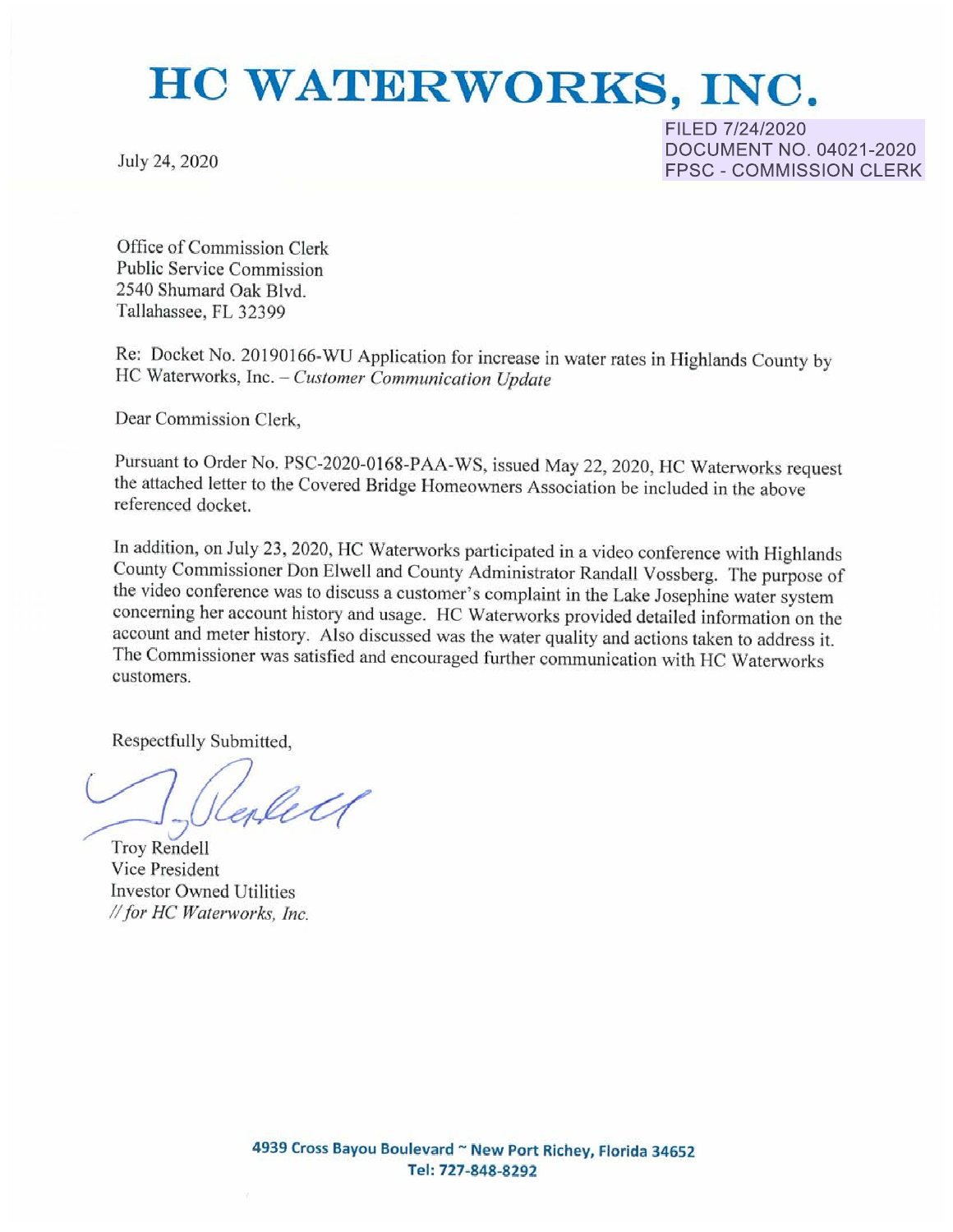## **HO WATERWORKS, INC.**

July 24, 2020

Tom Taylor, President Covered Bridge Association, Inc. 101 Parkview Circle Lake Placid, FL 33852

RE: Recent Water Quality Issues - Letter to Homeowners Association

Dear Mr. Taylor,

I'm writing at your request to address the recent water quality issues in the Covered Bridge subdivision. As you are probably aware HC Waterworks recently completed installing a force draft aeration treatment system to address the high levels of hydrogen sulfides.

## **Historical Perspective**

The water issues historically experienced in the Leisure Lakes (Covered Bridge) water system is due to several factors. This issue has existed since the original water utility was first placed into service. The raw water source for HC Waterworks' water systems contains naturally occurring constituents, such as iron and high levels of sulfides, which at times can cause undesirable color, taste, and odor. Upon acquisition the HC Waterworks' water treatment plants (WTP) utilized an Adedge filter to remove elemental sulfur from the well water. This system was installed by the previous owner of the utility, prior to HC Waterworks acquiring the utility system. This previous treatment system required oxidation of the hydrogen sulfides by utilizing free chlorine prior to filtration. In addition, to ensure proper treatment, the filters required backwashing to remove the sulfur build-up in the filter media. Unfortunately, this previous treatment system is not the prescribed method of treatment of the level of sulfides in the source water and did not work to remove the sulfide efficiently.

The utility has worked with the Florida Department of Environmental Protection (FDEP) and has recently installed a new water treatment system for sulfide removal. DEP conducted a Sanitary Survey on November 21, 2017, at the Leisure Lakes WTP. On January 18, 2018, DEP issued the results and indicated the Utility was deficient with respect to Rule 62-555.350(2), F.A.C. On October 1, 2018, HC Waterworks and FDEP entered into a Consent Order. This Consent Order required HC Waterworks to modify and install its new water treatment system consistent with the FDEP Construction permit issued September 14, 2018. The Utility was required to make quarterly updates on its efforts to resolve the issue. On April 15, 2020, DEP determined that all conditions of the Consent Order have been completed.

Pursuant to the construction permit, HC Waterworks installed the following: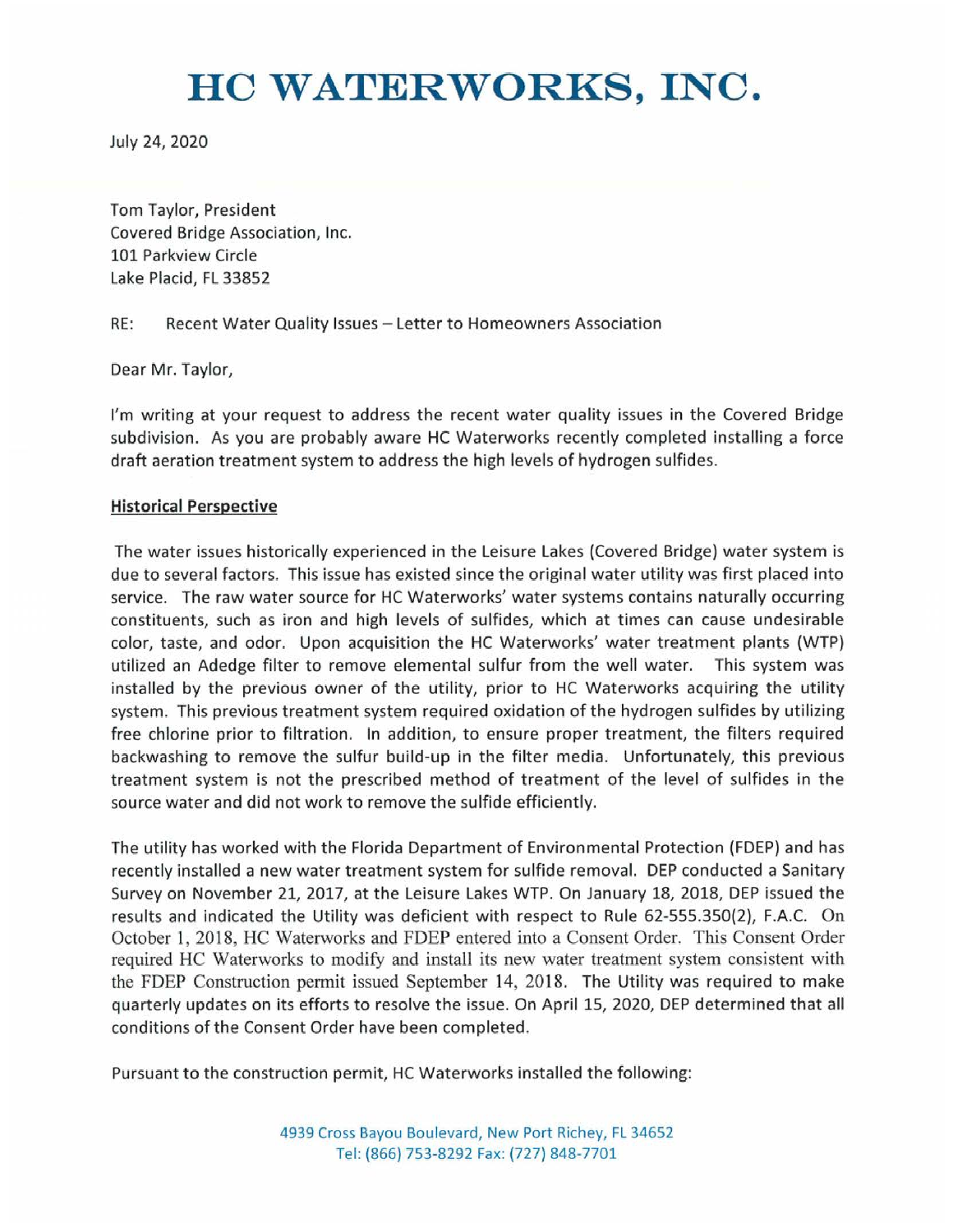Page 2 of 3 Covered Bridge Association July 24, 2020

1. Installation of a Deloach packed tower aeration system/forced draft degasification tower sized for a flow of 200 gpm for the removal of hydrogen sulfide.

2. Installation of sulfuric acid chemical feed system for pH adjustment including a 500 gallon double wall containment storage tank and a 35-gallon vertical translucent day tank.

3. Installation of caustic (sodium hydroxide) chemical feed system for pH adjustment including a 200- gallon double wall storage tank and a 22-gallon vertical translucent day tank.

- 4. Installation of 4,000-gallon hydropneumatics (pressure) tank.
- 5. All associated piping and injection points.

In addition, a new back-up generator was also installed for reliability. This newly operational forced draft aeration system is now removing the majority of the sulfides contained in the raw water source. Forced draft aeration with pH adjustments have proven to remove up to 90% of total sulfides. These improvements have drastically improved the water as the sulfides are now being removed and the water leaving the water treatment plant is clear.

As previously stated, the sulfide issue has existed for numerous years, prior to the acquisition of the utility. This new treatment has significantly improved the water being provided to the customers. However, although the sulfides are now removed at the source (treatment plant), there may still be residuals throughout the distribution system, as well as inside customers' homes and hot water heaters. This has accumulated over the period of years - **again prior to**  *the installation of the new treatment process being* **placed into service.** It will take time for the residuals to be removed throughout the distribution system, as well as inside the customers' homes. Flushing of the customers' hot water heaters will also assist in this removal process once the new system is operational. This will not be instantaneous.

## **Recent events affecting the water quality**

As we discussed, HC Waterworks recently experienced issues at its water treatment plant due to numerous thunderstorms. During the evening hours of the July 9th through the morning of July  $10<sup>th</sup>$ , the plant experienced issues with the main control panel at the plant tripping out the pump breakers and causing them to not operate properly. Maintenance responded on July 10<sup>th</sup> and made a temporary fix.

On July 11<sup>th</sup>, an alarm was received and it was determined the level in the ground storage tank (GST) dropped due to the clearwell pumps not pumping when needed. Maintenance again made temporary adjustments to ensure the GST was able to stay full and keep the system with water. On July 12<sup>th</sup>, maintenance made additional adjustments and called the contractor who installed the controls at the plant to be at the plant the next day.

On July 13<sup>th</sup>, after several hours of troubleshooting it was found that 2 motor starters had been shorted out and burned up due to a lightning strike or surge. New motor starters were